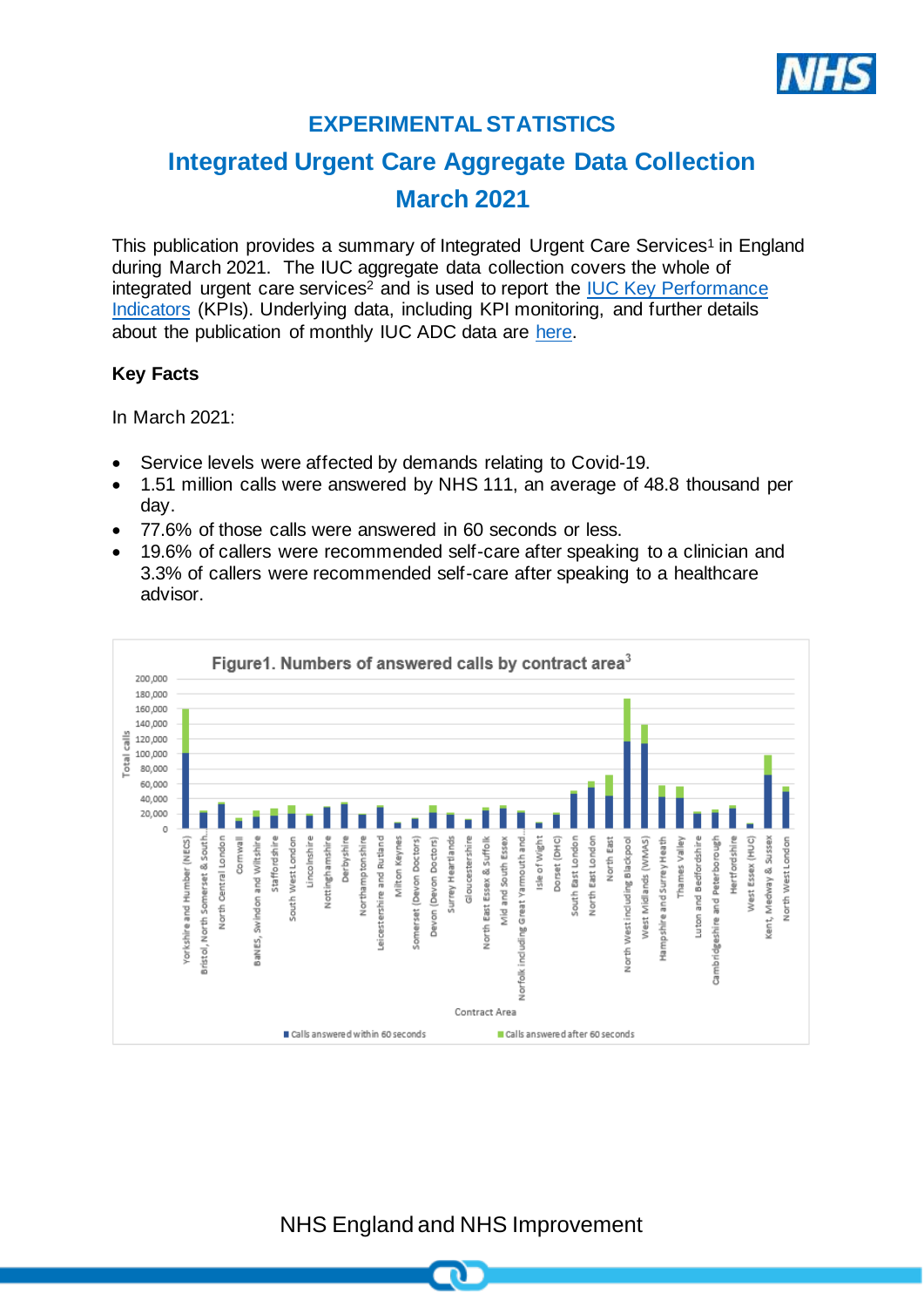# **Background**

The IUC ADC monitors the effectiveness of fully integrated urgent care services through the NHS 111 single entry point. IUC is the provision of a functionally integrated 24/7 urgent care access, clinical advice and treatment service (incorporating NHS 111 and out of hours services). Organisations collaborate to deliver high quality clinical assessment, advice and treatment to shared standards and processes, with clear accountability and leadership. Central to this is access to a wide range of clinicians; both experienced generalists and specialists. The service also offers advice to health professionals in the community, such as general practitioners, paramedics and emergency technicians, so that no decision needs to be taken in isolation. IUC services include:

- the assessment and management of patients by telephone who have called NHS 111.
- the face-to-face management of patients in any treatment centre (dealing with urgent care), the patient's residence or other location if required.

# **Comparison with the NHS 111 Minimum Data Set**

At the current time, the NHS 111 Minimum Data Set (MDS) remains the official data source, while we work on data quality and completeness of the IUC ADC. The NHS 111 MDS has been published monthly as Official Statistics since February 2012, focusing on a subset of the IUC service both in terms of data items (specifically call handling and dispositions after triage) and coverage. Some definitions in the IUC ADC have been revised to provide better clarity so not all data items are directly comparable to the [NHS 111 MDS March 2021](https://www.england.nhs.uk/statistics/wp-content/uploads/sites/2/2021/04/NHS-111-MDS-Apr-2021-Statistical-Note.pdf) due to differences in definitions. Users are advised to refer to the specification guidance for each collection which are available [here](https://www.england.nhs.uk/statistics/statistical-work-areas/nhs-111-minimum-data-set/integrated-urgent-care-aggregate-data-collection-iuc-adc-experimental-statistics-2020-21/) when interpreting figures.

### **Changes from April 2021**

Following a review in 2019-2020, the NHS 111 MDS will be merged into a revised version of the IUC ADC from April 2021. Thereafter, a provisional subset of the IUC ADC data will be published in the month after the collection end date (eg, April data will be published in May), with the complete monthly IUC ADC published as Official Statistics the following month (eg, April data published in June). The IUC ADC will include some new data items identified as Experimental Statistics and some definitions have been revised to provide greater clarity so not all data items are directly comparable with the same data items collected before April 2021. The IUC ADC will be used to monitor a revised set of IUC ADC KPIs. The specification and supporting documents for the revised version of the IUC ADC are available [here.](https://www.england.nhs.uk/statistics/statistical-work-areas/iucadc-new-from-april-2021/)

### **Data Quality**

Data for the IUC ADC are provided by lead data providers for each integrated urgent care service in England. It is the responsibility of commissioners of an IUC service to identify lead providers and ensure that data are supplied each month. While lead providers are responsible for collating and coordinating information for IUC ADC, they are not necessarily contracted to deliver all NHS 111 and out of hours services

Source: Integrated Urgent Care Aggregate Data Collection (IUC ADC), NHS England